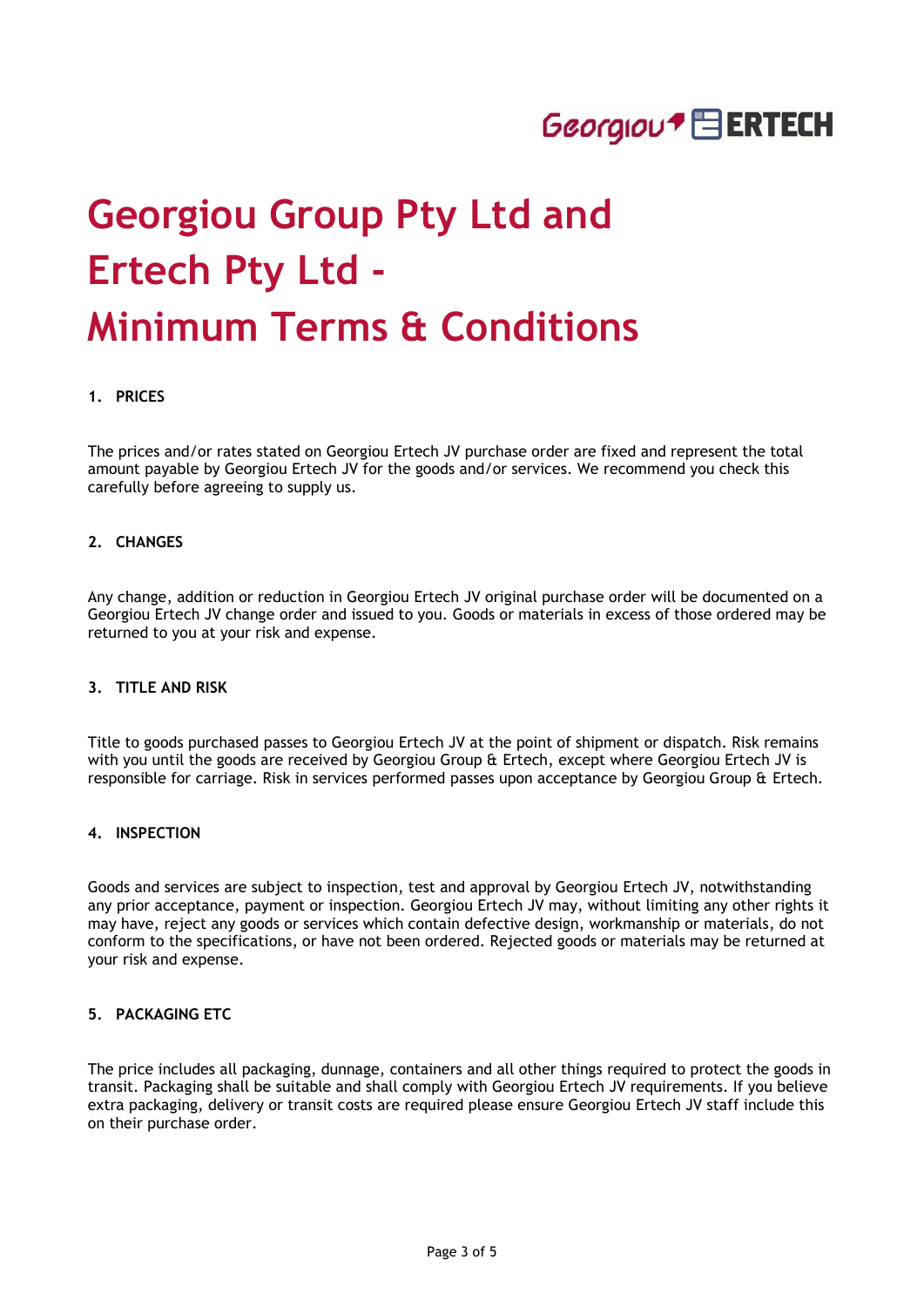

# **6. PATENT INDEMNITY**

You warrant that there has been no violation or infringement of any copyright, trade name, trademark, patent or other property right as a result of supplying the goods or services. You agree to defend, indemnify and hold Georgiou Ertech JV harmless from all claims, expenses and liabilities arising from any actual or alleged violation or infringement of property rights.

## **7. WARRANTY**

In addition to the warranties expressed and implied by law and the order, you warrant that the goods and/or services will conform to their description and the specifications, are new and are of good quality and fit for the known purpose for which they are supplied.

#### **8. TIME**

Time is of the essence of the order and Georgiou Ertech JV reserves the right to cancel the order or any portion of it without penalty in the event that delivery is not made or services are not completed within the specified time without liability for supplies previously made and accepted by Georgiou Group & Ertech.

## **9. TERMINATION**

Georgiou Ertech JV reserves the right to cancel the order or any part of it without penalty if you breach any of its terms or conditions, or if you commit any act of bankruptcy or insolvency, deemed or actual.

#### **10. COMPLIANCE WITH LAWS**

You agree to observe and comply with all applicable federal, state and local laws, rules, regulations, codes and standards. The order is subject to the laws and jurisdiction of the courts in the State in which the purchase order is placed.

## **11. TAXES**

Any applicable tax, duty, excise or other tax or charge for which Georgiou Ertech JV has not furnished or agree to furnish an exemption certificate must be stated separately on your invoice.

## **12. ASSIGNMENT**

Nothing in the order, nor any interest under it, may be assigned by you without Georgiou Ertech JV prior written consent.